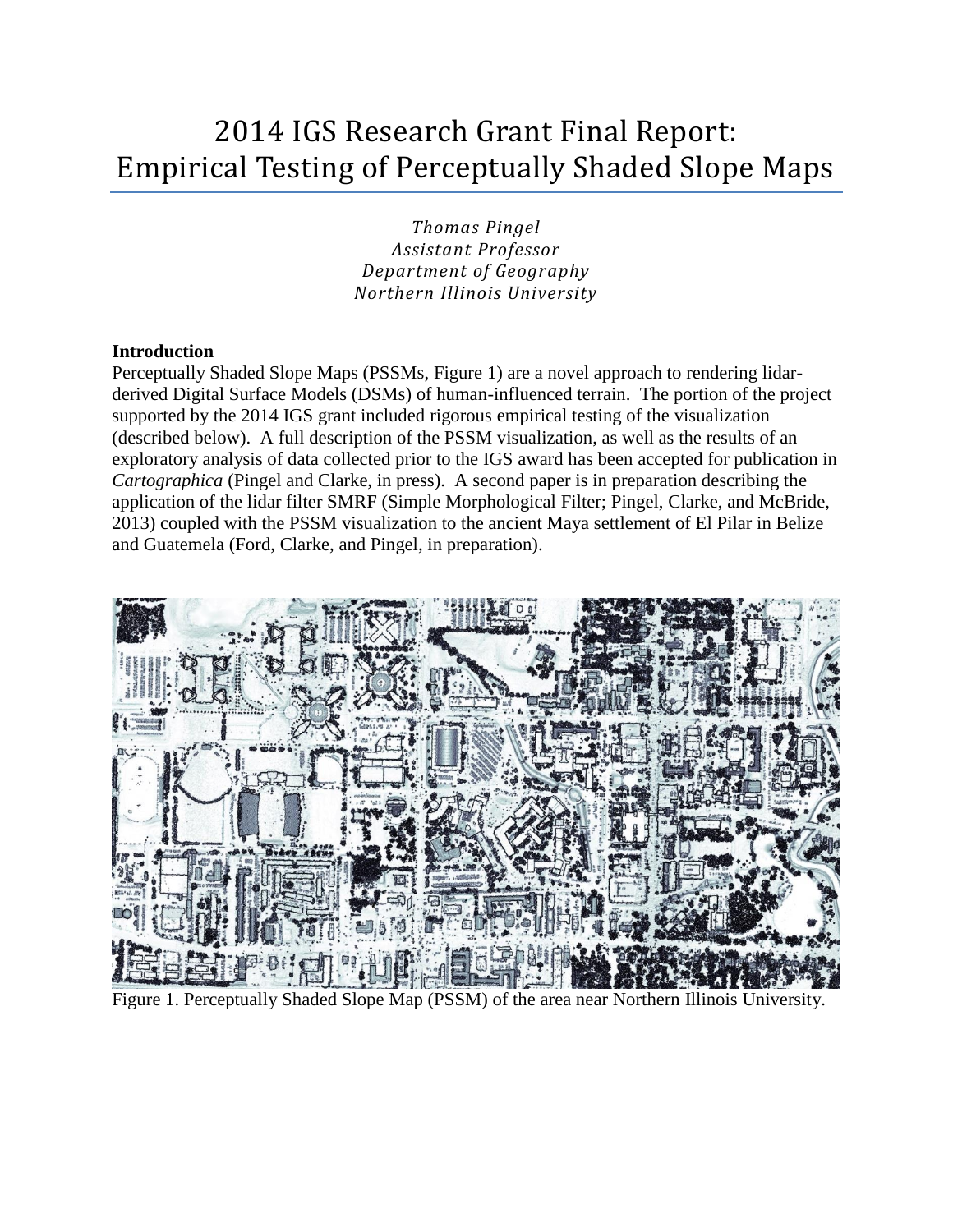# **Methods**

Participants in the study completed a randomly ordered series of four computer-administered tests. Two of these involved map-based tasks (profile estimation and map rotation), while two others involved tests of non-geographic spatial ability (card rotation and perspective taking). Following the administration of these four tasks, participants completed a short questionnaire consisting of (1) the Santa Barbara Sense of Direction Scale questionnaire (Hegarty et al., 2002), (2) two demographic questions (age, sex), and (3) two questions in which they expressed (on a 5 point scale) their familiarity with geography in general and topographic maps in particular.

We were primarily interested in testing the effectiveness of the PSSM against the standard hillshade visualization as measured by response time and accuracy rate in representative map reading tasks. The alignment of maps (i.e., mental rotation) with the environment is a common problem for many types of maps (Artez and Wickens, 1992; Levine, Marchon, and Hanley, 1982) and profile estimation is a commonly used task to test user understanding of topographic maps specifically (Potash, Farrell, and Jeffrey, 1978). Map rotation assesses map *saliency* while profile estimation tests map *intelligibility* more broadly.

# *Participants*

One hundred six individuals participated in the experiment; all were drawn from introductory geography or geology courses and participated in exchange for extra credit. Forty-six of these were male, and the mean age was 20.5 (range: 18-58). Written informed consent was obtained according to the provisions set by the Northern Illinois University Institutional Review Board.

#### *Profile Estimation Task*

The profile estimation task required the participant to correctly identify the profile (from three alternatives) that matched a transect drawn across an image, appearing as either a PSSM or in shaded relief (Figure 2). All of the images were drawn from a one-meter resolution DSM of DeKalb, Illinois created from 2009 lidar data. Participants were shown 251 pixel diameter extracts from this image at a size of approximately 10 cm. The transects (shown in red, green, and blue) were drawn on the screen at a size of approximately 40 cm wide by 10 cm high. This larger size of the profiles enabled viewers to detect more subtle changes in the surface that would have been otherwise difficult to see.

The presentation was the same as previous studies (Pingel and Clarke, in press) with two exceptions. First, rather than a presentation of many types of visualization, our participants only saw images in either PSSM or shaded relief. Second, participants saw the same set of stimuli in both PSSM and shaded relief, allowing for more control compared with previous, more exploratory studies. In all, participants made 40 profile estimation judgments, 20 in each presentation type (PSSM or hillshade). The order of presentation of the images was randomly assigned to control for order effects. Participants made their profile selection via touch screen, and response time and accuracy was recorded. Median response time and mean accuracy rate were recorded for each participant.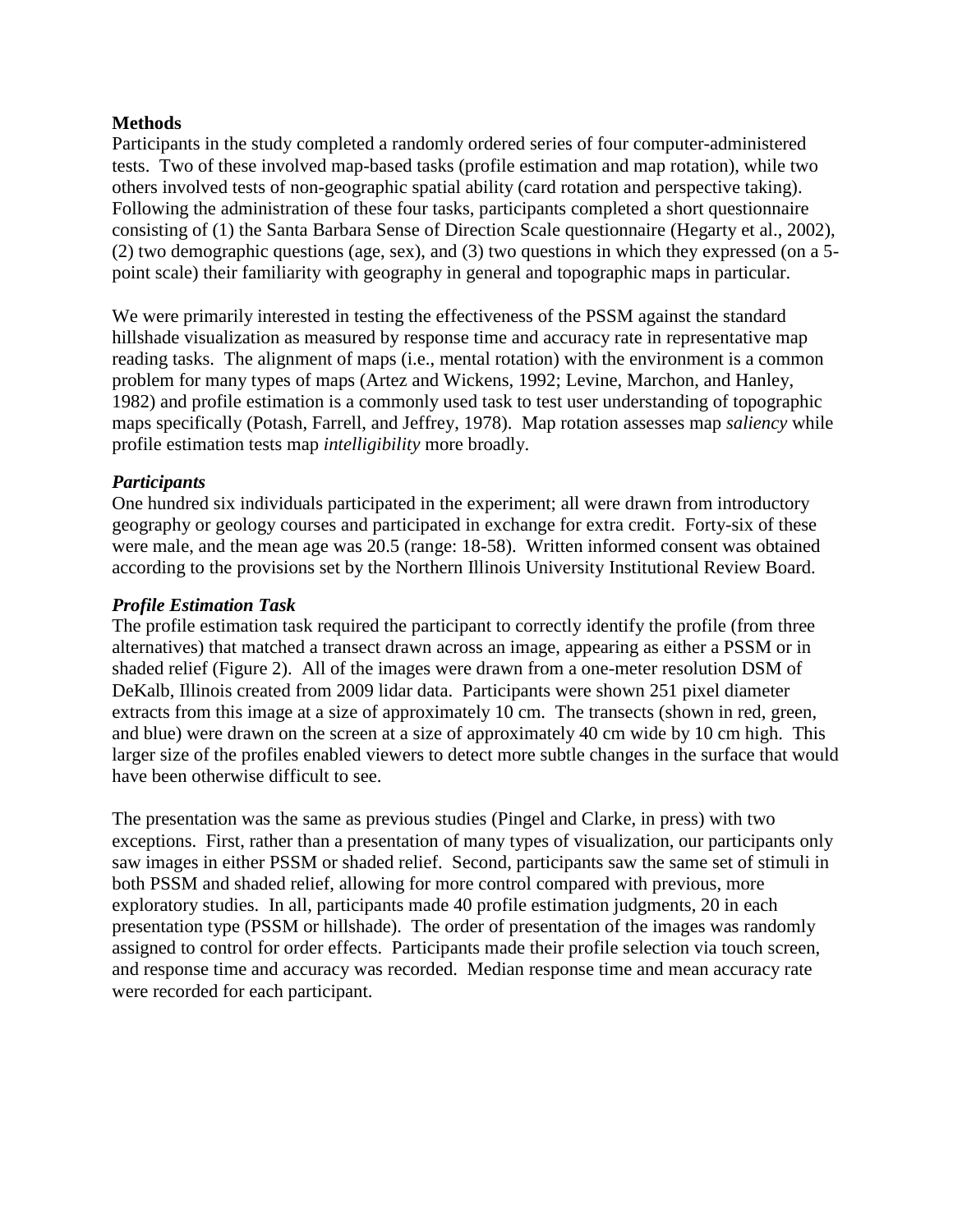

Figure 2. The profile estimation task, in which participants were asked to match the correct profile (below) to the transect drawn on the image shown at the top.

# *Map Rotation Task*

Participants in this task were shown two images and asked to judge whether the pair of rotated imaged had also been reversed (Figure 3). The images were drawn in an identical fashion as the previous study (i.e., from a one meter resolution, lidar-derived DSM of the DeKalb, Illinois area). Participants responded "same" or "mirrored" via a touchscreen for a total of 36 images. Half of these were PSSM derived images, and half were traditional shaded relief images of the same locations with the same degree of rotation. The order of presentation of the images was randomly assigned to control for order effects. Median response time and mean accuracy rate were recorded for each participant.



Figure 3. Screen shown to participants as part of the map rotation tasks. Participants were asked to judge whether a pair of rotated images had also been reversed (mirrored).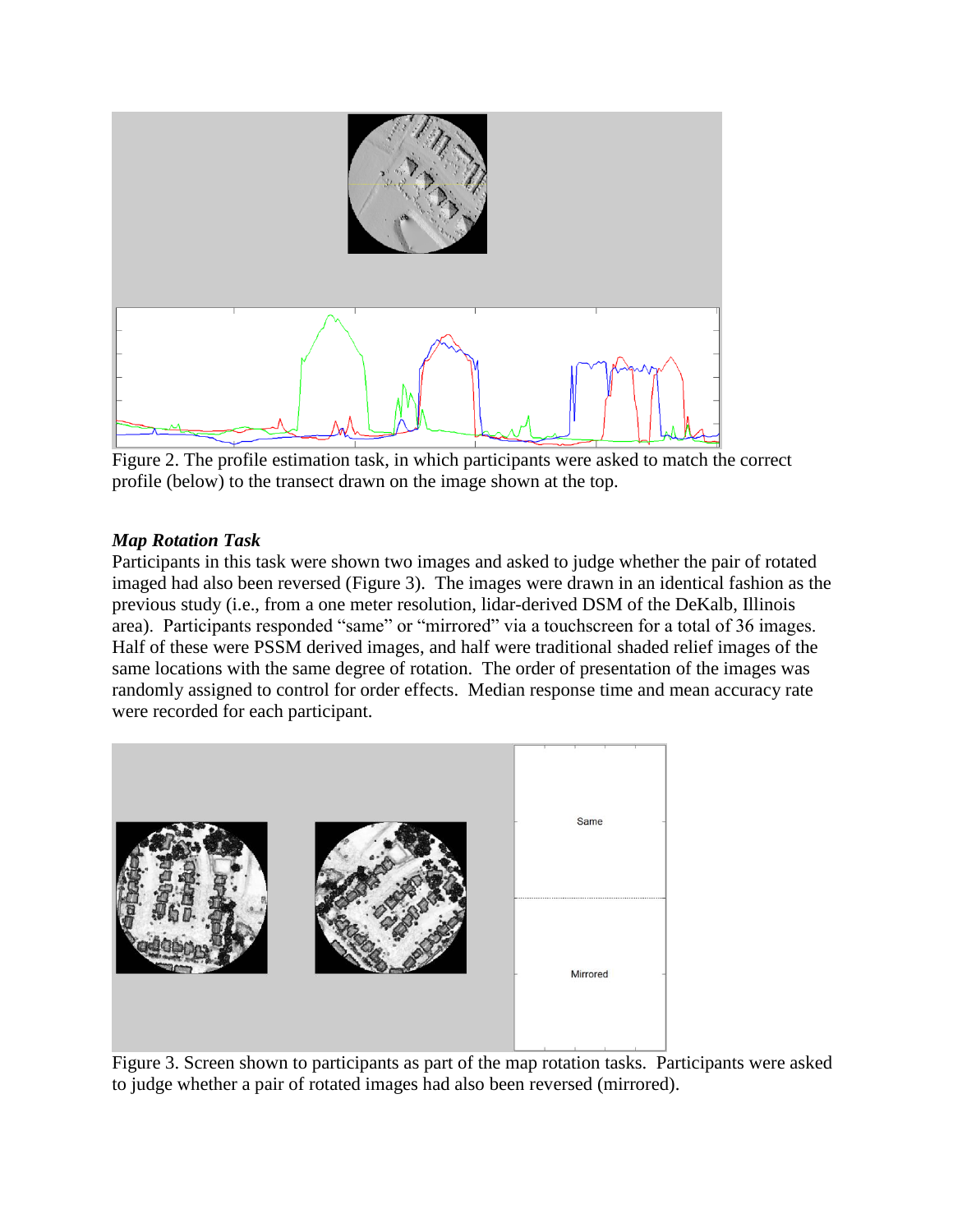## **Preliminary Results**

In both the map rotation and profile estimation tasks, the PSSM showed marked improvement over the shaded relief images (Figure 4).

For the map rotation task, the PSSM had a higher mean accuracy rate (80.2%) than the hillshaded image (76.4%), a significant difference according to paired t-test (104) = 3.05, p = 0.003, Cohen's  $d = 0.25$ . Mean response time was also lower for the PSSM ( $M = 6.1$ s) than for the hillshaded image (6.3s), though this difference was not statistically significant,  $t(104) = 1.29$ , p=0.20.

For the profile estimation task, the PSSM had a higher mean accuracy rate  $(M = 75.9\%)$  than the hillshaded image ( $M = 71.3\%$ ), as well as a lower mean response time ( $PSSM = 14.6s$ , hillshade  $= 15.9$ s), both t(105) > 2.94, p < 0.004,  $d = 0.25$ ).

Taken together, these results provide very strong evidence in favor of the efficacy of the PSSM for the visualization of high resolution DSMs of human-modified terrain.



Figure 4. Standard error ellipses for accuracy rate and response time for both tasks. Differences in accuracy rates were statistically significant for both tasks, while difference in response time was statistically significant for profile estimation only.

# **Conclusions and Future Work**

We report here the results of the PSSM-specific testing, which clearly demonstrated the viability of the PSSM visualization. Both mean response time and accuracy rates were superior for PSSMs than for shaded relief images in our rests. Future work will focus on assessing the impact of sex, experience, and environmental spatial ability on PSSM uptake. We are currently preparing a manuscript based on this work for publication in Cartography and Geographic Information Science.